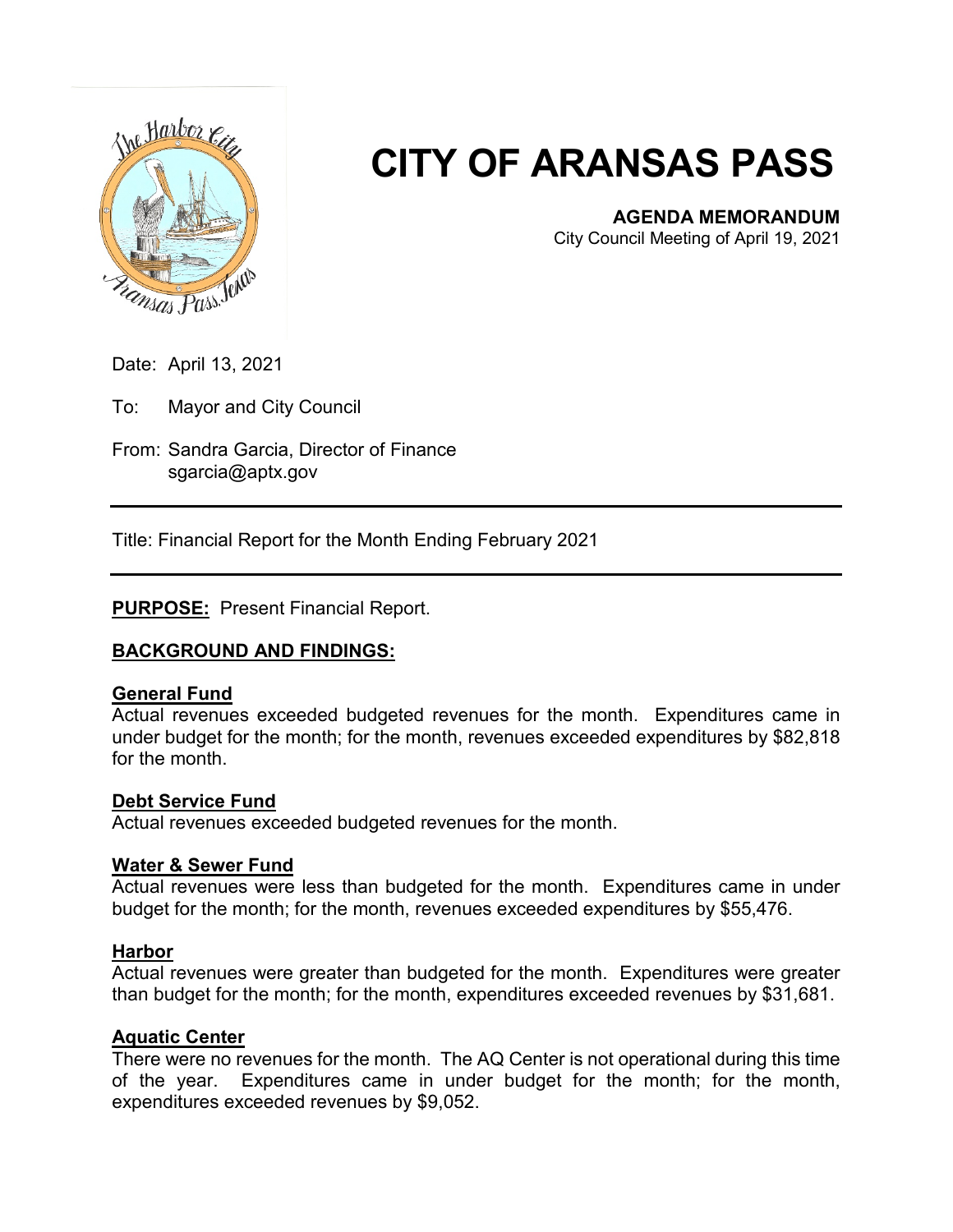# **Civic Center**

Actual revenues were significantly less than budgeted for the month. Expenditures came in under budget for the month; for the month, expenditures exceeded revenues by \$7,090.

# **Hotel/Motel Fund**

Actual revenues were greater than budgeted for the month. Expenditures came in under budget for the month; for the month, expenditures exceeded revenues by \$35,525.

# **Overall**

Actual revenues were less than budgeted for the month. Expenditures came in under budget for the month; for the month, revenues exceeded expenditures by \$257,962.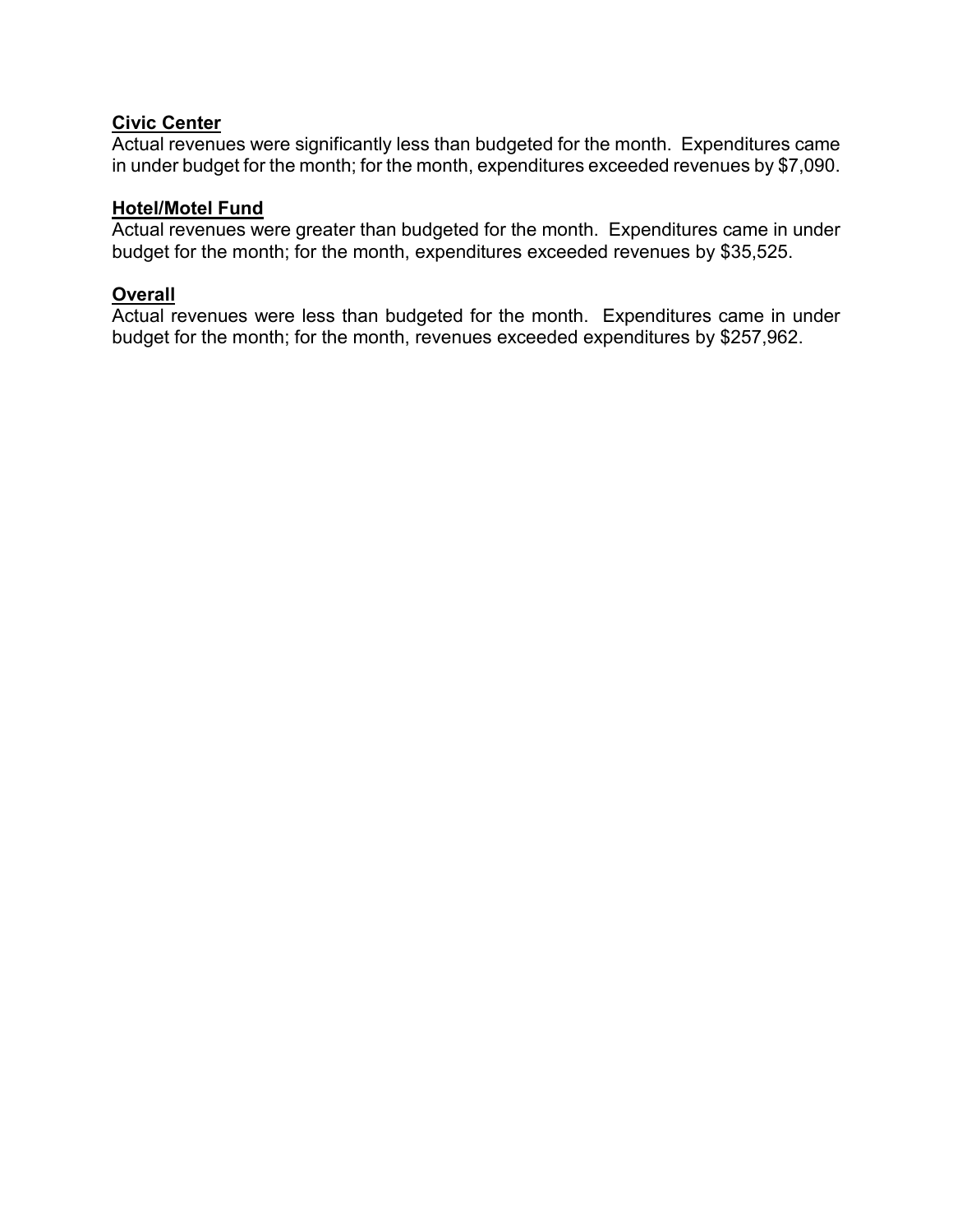#### **City of Aransas Pass Financial Report Month The Ending February 28, 2021**

| <b>Budgeted</b><br>Budget %*<br><b>Current Actual</b><br><b>Annual Budget</b><br><b>YTD Actual</b><br><b>General Fund</b><br>880,765<br>871,294<br>10,853,945<br>6,450,917<br>40.57%<br>Revenue<br>59.18%<br>Expenditures<br>833,793<br>788,476<br>10,881,011<br>4,441,128<br>82,818<br>2,009,789<br>46,972<br>(27,066)<br><b>Debt Service Fund</b><br>Revenue<br>203,015<br>0.69%<br>194,182<br>1,959,489<br>1,945,987<br>Expenditures<br>1,720,275<br>29.52%<br>1,212,477<br>194,182<br>203,015<br>239,214<br>733,510<br><b>Water &amp; Sewer Fund</b><br>352,875<br>58.34%<br>Revenue<br>322,458<br>4,698,113<br>1,957,183<br>Expenditures<br>290,890<br>266,981<br>3,955,964<br>1,624,071<br>58.95%<br>61,985<br>55,476<br>742,149<br>333,112<br><b>Harbor Fund</b><br>6,932<br>7,967<br>353,699<br>211,524<br>40.20%<br>Revenue<br>Expenditures<br>22,792<br>39,648<br>352,869<br>106,333<br>69.87%<br>830<br>105,191<br>(15, 859)<br>(31, 681)<br><b>Aquatics Center</b><br>418<br>Revenue<br>100.00%<br>374,279<br>Expenditures<br>16,503<br>9,052<br>68,067<br>81.81%<br>374,279<br>(16,085)<br>(9,052)<br>(68,067)<br><b>Civic Center</b><br>7,546<br>395,540<br>25,546<br>93.54%<br>Revenue<br>12,962<br>29,618<br>Expenditures<br>14,635<br>395,537<br>127,804<br>67.69%<br>(16, 656)<br>3<br>(7,090)<br>(102, 258)<br><b>Hotel/Motel Fund</b><br>83<br>137<br>201,000<br>50,990<br>74.63%<br>Revenue<br>Expenditures<br>38,300<br>209,000<br>35,662<br>40,530<br>(38, 217)<br>(35, 525)<br>10,460<br>(8,000)<br><b>Overall</b><br>1,448,217<br>1,412,417<br>18,836,065<br>10,642,147<br>43.50%<br>Revenue<br>Expenditures<br>17,888,935<br>7,620,409<br>57.40%<br>1,231,895<br>1,154,454 |  | <b>Current</b> |         |         |           | Remaining |
|------------------------------------------------------------------------------------------------------------------------------------------------------------------------------------------------------------------------------------------------------------------------------------------------------------------------------------------------------------------------------------------------------------------------------------------------------------------------------------------------------------------------------------------------------------------------------------------------------------------------------------------------------------------------------------------------------------------------------------------------------------------------------------------------------------------------------------------------------------------------------------------------------------------------------------------------------------------------------------------------------------------------------------------------------------------------------------------------------------------------------------------------------------------------------------------------------------------------------------------------------------------------------------------------------------------------------------------------------------------------------------------------------------------------------------------------------------------------------------------------------------------------------------------------------------------------------------------------------------------------------------------------------------------------------------------------------|--|----------------|---------|---------|-----------|-----------|
|                                                                                                                                                                                                                                                                                                                                                                                                                                                                                                                                                                                                                                                                                                                                                                                                                                                                                                                                                                                                                                                                                                                                                                                                                                                                                                                                                                                                                                                                                                                                                                                                                                                                                                      |  |                |         |         |           |           |
|                                                                                                                                                                                                                                                                                                                                                                                                                                                                                                                                                                                                                                                                                                                                                                                                                                                                                                                                                                                                                                                                                                                                                                                                                                                                                                                                                                                                                                                                                                                                                                                                                                                                                                      |  |                |         |         |           |           |
|                                                                                                                                                                                                                                                                                                                                                                                                                                                                                                                                                                                                                                                                                                                                                                                                                                                                                                                                                                                                                                                                                                                                                                                                                                                                                                                                                                                                                                                                                                                                                                                                                                                                                                      |  |                |         |         |           |           |
|                                                                                                                                                                                                                                                                                                                                                                                                                                                                                                                                                                                                                                                                                                                                                                                                                                                                                                                                                                                                                                                                                                                                                                                                                                                                                                                                                                                                                                                                                                                                                                                                                                                                                                      |  |                |         |         |           |           |
|                                                                                                                                                                                                                                                                                                                                                                                                                                                                                                                                                                                                                                                                                                                                                                                                                                                                                                                                                                                                                                                                                                                                                                                                                                                                                                                                                                                                                                                                                                                                                                                                                                                                                                      |  |                |         |         |           |           |
|                                                                                                                                                                                                                                                                                                                                                                                                                                                                                                                                                                                                                                                                                                                                                                                                                                                                                                                                                                                                                                                                                                                                                                                                                                                                                                                                                                                                                                                                                                                                                                                                                                                                                                      |  |                |         |         |           |           |
|                                                                                                                                                                                                                                                                                                                                                                                                                                                                                                                                                                                                                                                                                                                                                                                                                                                                                                                                                                                                                                                                                                                                                                                                                                                                                                                                                                                                                                                                                                                                                                                                                                                                                                      |  |                |         |         |           |           |
|                                                                                                                                                                                                                                                                                                                                                                                                                                                                                                                                                                                                                                                                                                                                                                                                                                                                                                                                                                                                                                                                                                                                                                                                                                                                                                                                                                                                                                                                                                                                                                                                                                                                                                      |  |                |         |         |           |           |
|                                                                                                                                                                                                                                                                                                                                                                                                                                                                                                                                                                                                                                                                                                                                                                                                                                                                                                                                                                                                                                                                                                                                                                                                                                                                                                                                                                                                                                                                                                                                                                                                                                                                                                      |  |                |         |         |           |           |
|                                                                                                                                                                                                                                                                                                                                                                                                                                                                                                                                                                                                                                                                                                                                                                                                                                                                                                                                                                                                                                                                                                                                                                                                                                                                                                                                                                                                                                                                                                                                                                                                                                                                                                      |  |                |         |         |           |           |
|                                                                                                                                                                                                                                                                                                                                                                                                                                                                                                                                                                                                                                                                                                                                                                                                                                                                                                                                                                                                                                                                                                                                                                                                                                                                                                                                                                                                                                                                                                                                                                                                                                                                                                      |  |                |         |         |           |           |
|                                                                                                                                                                                                                                                                                                                                                                                                                                                                                                                                                                                                                                                                                                                                                                                                                                                                                                                                                                                                                                                                                                                                                                                                                                                                                                                                                                                                                                                                                                                                                                                                                                                                                                      |  |                |         |         |           |           |
|                                                                                                                                                                                                                                                                                                                                                                                                                                                                                                                                                                                                                                                                                                                                                                                                                                                                                                                                                                                                                                                                                                                                                                                                                                                                                                                                                                                                                                                                                                                                                                                                                                                                                                      |  |                |         |         |           |           |
|                                                                                                                                                                                                                                                                                                                                                                                                                                                                                                                                                                                                                                                                                                                                                                                                                                                                                                                                                                                                                                                                                                                                                                                                                                                                                                                                                                                                                                                                                                                                                                                                                                                                                                      |  |                |         |         |           |           |
|                                                                                                                                                                                                                                                                                                                                                                                                                                                                                                                                                                                                                                                                                                                                                                                                                                                                                                                                                                                                                                                                                                                                                                                                                                                                                                                                                                                                                                                                                                                                                                                                                                                                                                      |  |                |         |         |           |           |
|                                                                                                                                                                                                                                                                                                                                                                                                                                                                                                                                                                                                                                                                                                                                                                                                                                                                                                                                                                                                                                                                                                                                                                                                                                                                                                                                                                                                                                                                                                                                                                                                                                                                                                      |  |                |         |         |           |           |
|                                                                                                                                                                                                                                                                                                                                                                                                                                                                                                                                                                                                                                                                                                                                                                                                                                                                                                                                                                                                                                                                                                                                                                                                                                                                                                                                                                                                                                                                                                                                                                                                                                                                                                      |  |                |         |         |           |           |
|                                                                                                                                                                                                                                                                                                                                                                                                                                                                                                                                                                                                                                                                                                                                                                                                                                                                                                                                                                                                                                                                                                                                                                                                                                                                                                                                                                                                                                                                                                                                                                                                                                                                                                      |  |                |         |         |           |           |
|                                                                                                                                                                                                                                                                                                                                                                                                                                                                                                                                                                                                                                                                                                                                                                                                                                                                                                                                                                                                                                                                                                                                                                                                                                                                                                                                                                                                                                                                                                                                                                                                                                                                                                      |  |                |         |         |           |           |
|                                                                                                                                                                                                                                                                                                                                                                                                                                                                                                                                                                                                                                                                                                                                                                                                                                                                                                                                                                                                                                                                                                                                                                                                                                                                                                                                                                                                                                                                                                                                                                                                                                                                                                      |  |                |         |         |           |           |
|                                                                                                                                                                                                                                                                                                                                                                                                                                                                                                                                                                                                                                                                                                                                                                                                                                                                                                                                                                                                                                                                                                                                                                                                                                                                                                                                                                                                                                                                                                                                                                                                                                                                                                      |  |                |         |         |           |           |
|                                                                                                                                                                                                                                                                                                                                                                                                                                                                                                                                                                                                                                                                                                                                                                                                                                                                                                                                                                                                                                                                                                                                                                                                                                                                                                                                                                                                                                                                                                                                                                                                                                                                                                      |  |                |         |         |           |           |
|                                                                                                                                                                                                                                                                                                                                                                                                                                                                                                                                                                                                                                                                                                                                                                                                                                                                                                                                                                                                                                                                                                                                                                                                                                                                                                                                                                                                                                                                                                                                                                                                                                                                                                      |  |                |         |         |           |           |
|                                                                                                                                                                                                                                                                                                                                                                                                                                                                                                                                                                                                                                                                                                                                                                                                                                                                                                                                                                                                                                                                                                                                                                                                                                                                                                                                                                                                                                                                                                                                                                                                                                                                                                      |  |                |         |         |           |           |
|                                                                                                                                                                                                                                                                                                                                                                                                                                                                                                                                                                                                                                                                                                                                                                                                                                                                                                                                                                                                                                                                                                                                                                                                                                                                                                                                                                                                                                                                                                                                                                                                                                                                                                      |  |                |         |         |           |           |
|                                                                                                                                                                                                                                                                                                                                                                                                                                                                                                                                                                                                                                                                                                                                                                                                                                                                                                                                                                                                                                                                                                                                                                                                                                                                                                                                                                                                                                                                                                                                                                                                                                                                                                      |  |                |         |         |           |           |
|                                                                                                                                                                                                                                                                                                                                                                                                                                                                                                                                                                                                                                                                                                                                                                                                                                                                                                                                                                                                                                                                                                                                                                                                                                                                                                                                                                                                                                                                                                                                                                                                                                                                                                      |  |                |         |         |           |           |
|                                                                                                                                                                                                                                                                                                                                                                                                                                                                                                                                                                                                                                                                                                                                                                                                                                                                                                                                                                                                                                                                                                                                                                                                                                                                                                                                                                                                                                                                                                                                                                                                                                                                                                      |  |                |         |         |           |           |
|                                                                                                                                                                                                                                                                                                                                                                                                                                                                                                                                                                                                                                                                                                                                                                                                                                                                                                                                                                                                                                                                                                                                                                                                                                                                                                                                                                                                                                                                                                                                                                                                                                                                                                      |  |                |         |         |           |           |
|                                                                                                                                                                                                                                                                                                                                                                                                                                                                                                                                                                                                                                                                                                                                                                                                                                                                                                                                                                                                                                                                                                                                                                                                                                                                                                                                                                                                                                                                                                                                                                                                                                                                                                      |  |                |         |         |           |           |
|                                                                                                                                                                                                                                                                                                                                                                                                                                                                                                                                                                                                                                                                                                                                                                                                                                                                                                                                                                                                                                                                                                                                                                                                                                                                                                                                                                                                                                                                                                                                                                                                                                                                                                      |  |                |         |         |           | 80.61%    |
|                                                                                                                                                                                                                                                                                                                                                                                                                                                                                                                                                                                                                                                                                                                                                                                                                                                                                                                                                                                                                                                                                                                                                                                                                                                                                                                                                                                                                                                                                                                                                                                                                                                                                                      |  |                |         |         |           |           |
|                                                                                                                                                                                                                                                                                                                                                                                                                                                                                                                                                                                                                                                                                                                                                                                                                                                                                                                                                                                                                                                                                                                                                                                                                                                                                                                                                                                                                                                                                                                                                                                                                                                                                                      |  |                |         |         |           |           |
|                                                                                                                                                                                                                                                                                                                                                                                                                                                                                                                                                                                                                                                                                                                                                                                                                                                                                                                                                                                                                                                                                                                                                                                                                                                                                                                                                                                                                                                                                                                                                                                                                                                                                                      |  |                |         |         |           |           |
|                                                                                                                                                                                                                                                                                                                                                                                                                                                                                                                                                                                                                                                                                                                                                                                                                                                                                                                                                                                                                                                                                                                                                                                                                                                                                                                                                                                                                                                                                                                                                                                                                                                                                                      |  |                |         |         |           |           |
|                                                                                                                                                                                                                                                                                                                                                                                                                                                                                                                                                                                                                                                                                                                                                                                                                                                                                                                                                                                                                                                                                                                                                                                                                                                                                                                                                                                                                                                                                                                                                                                                                                                                                                      |  | 216,322        | 257,962 | 947,130 | 3,021,738 |           |

\*The remaining budget percent for Revenues should be 58.35% or less to be on track with budgeted revenues.

\*The remaining budget percent for Expenditures should be 58.35% or greater to be on track with budgeted expenditures.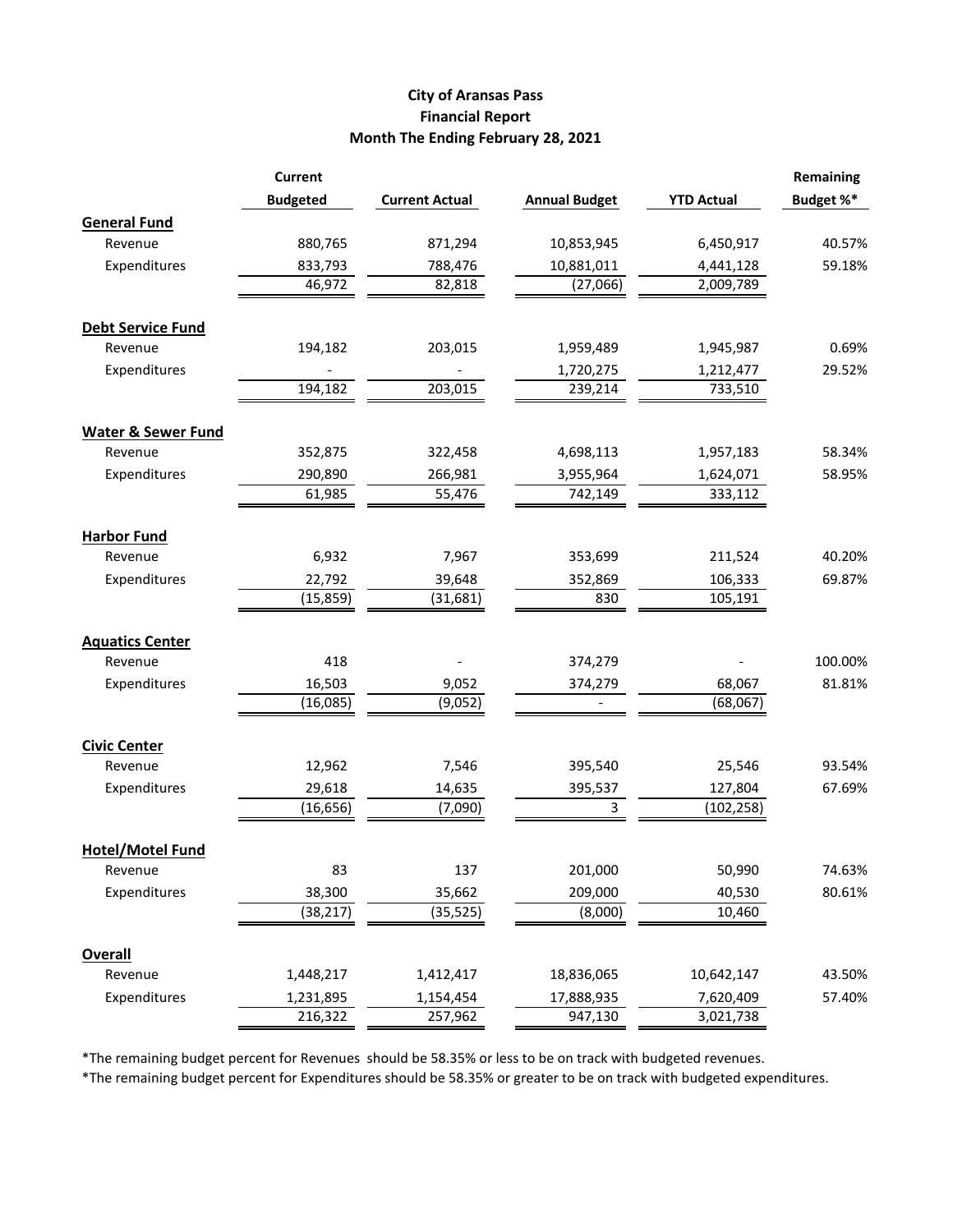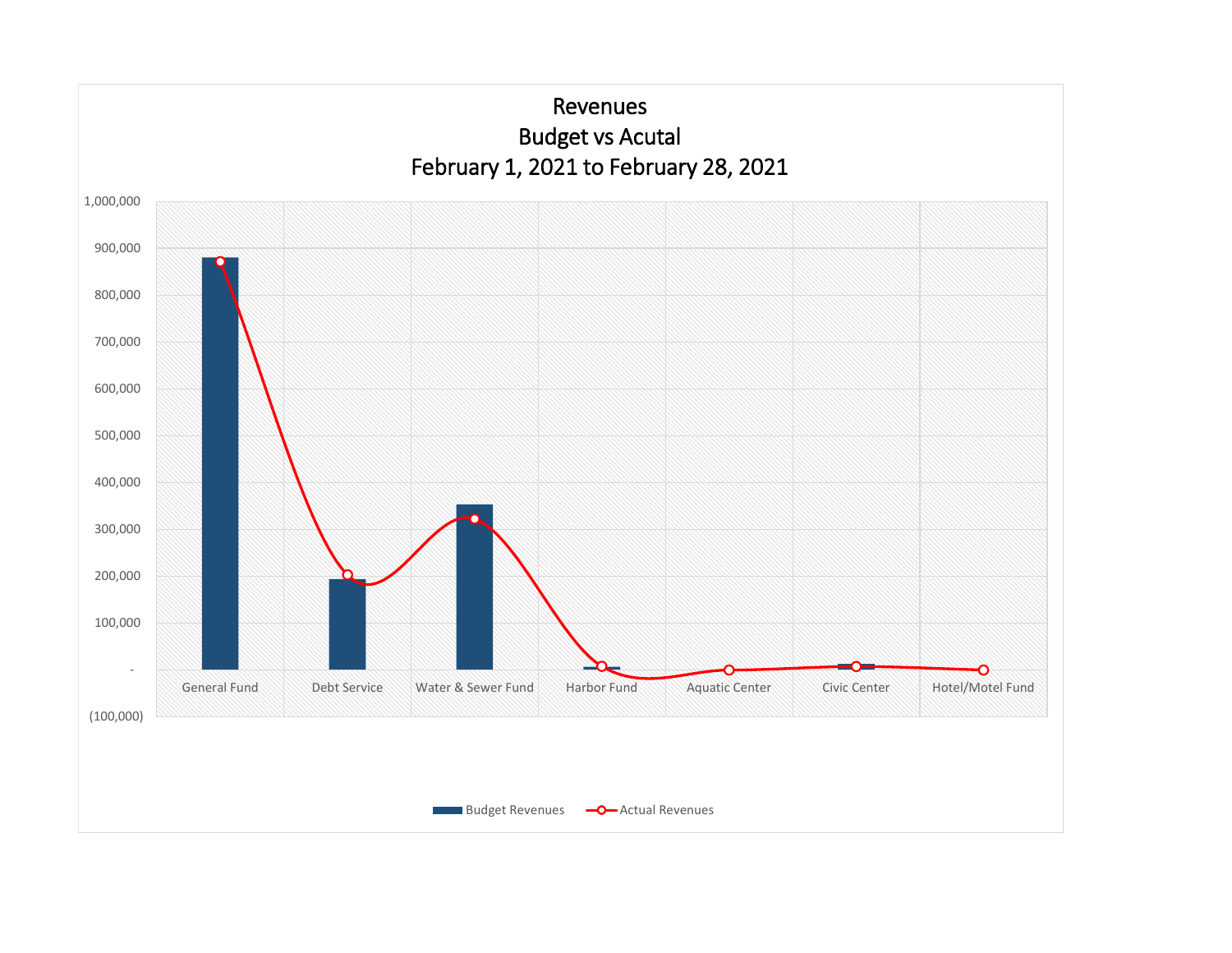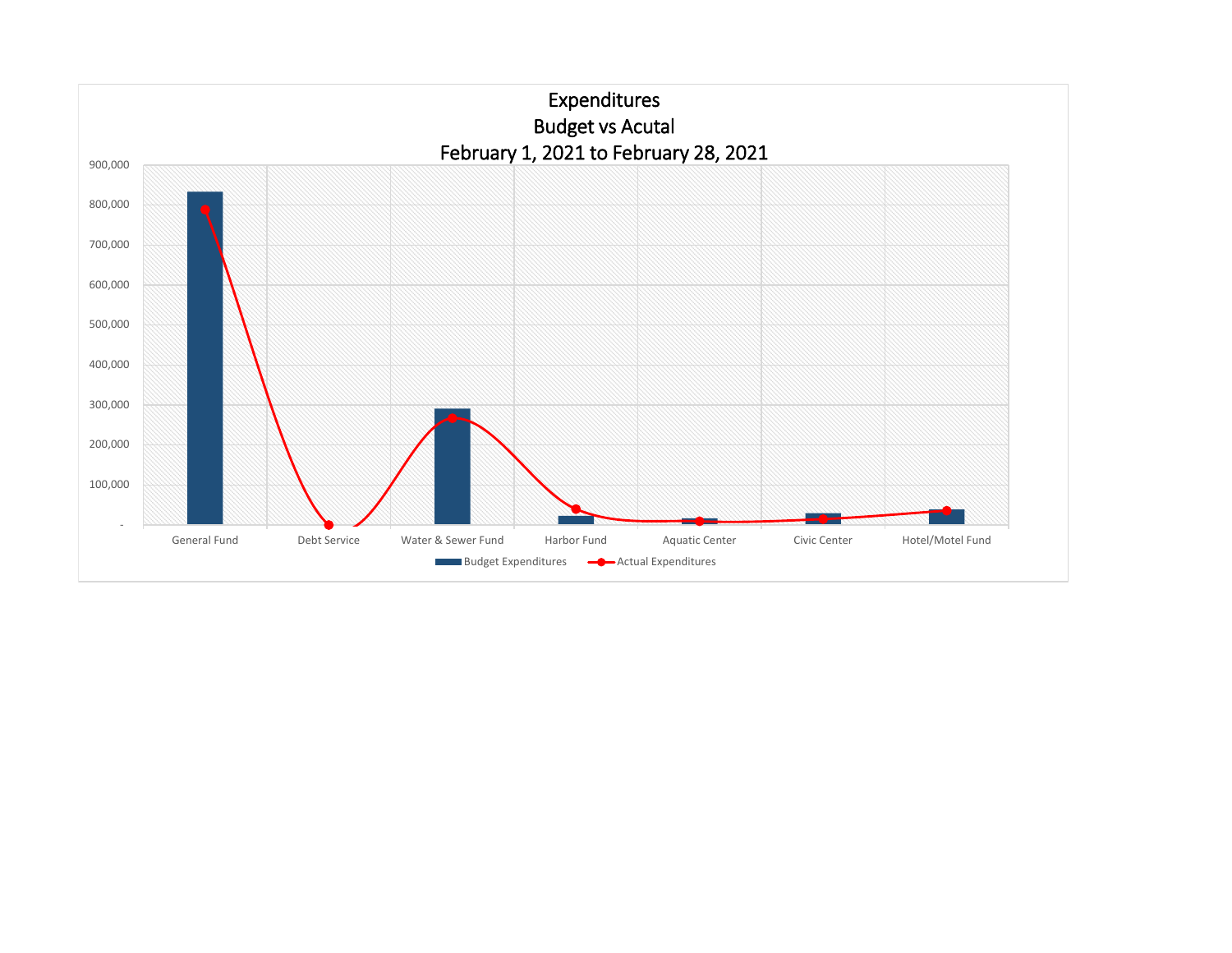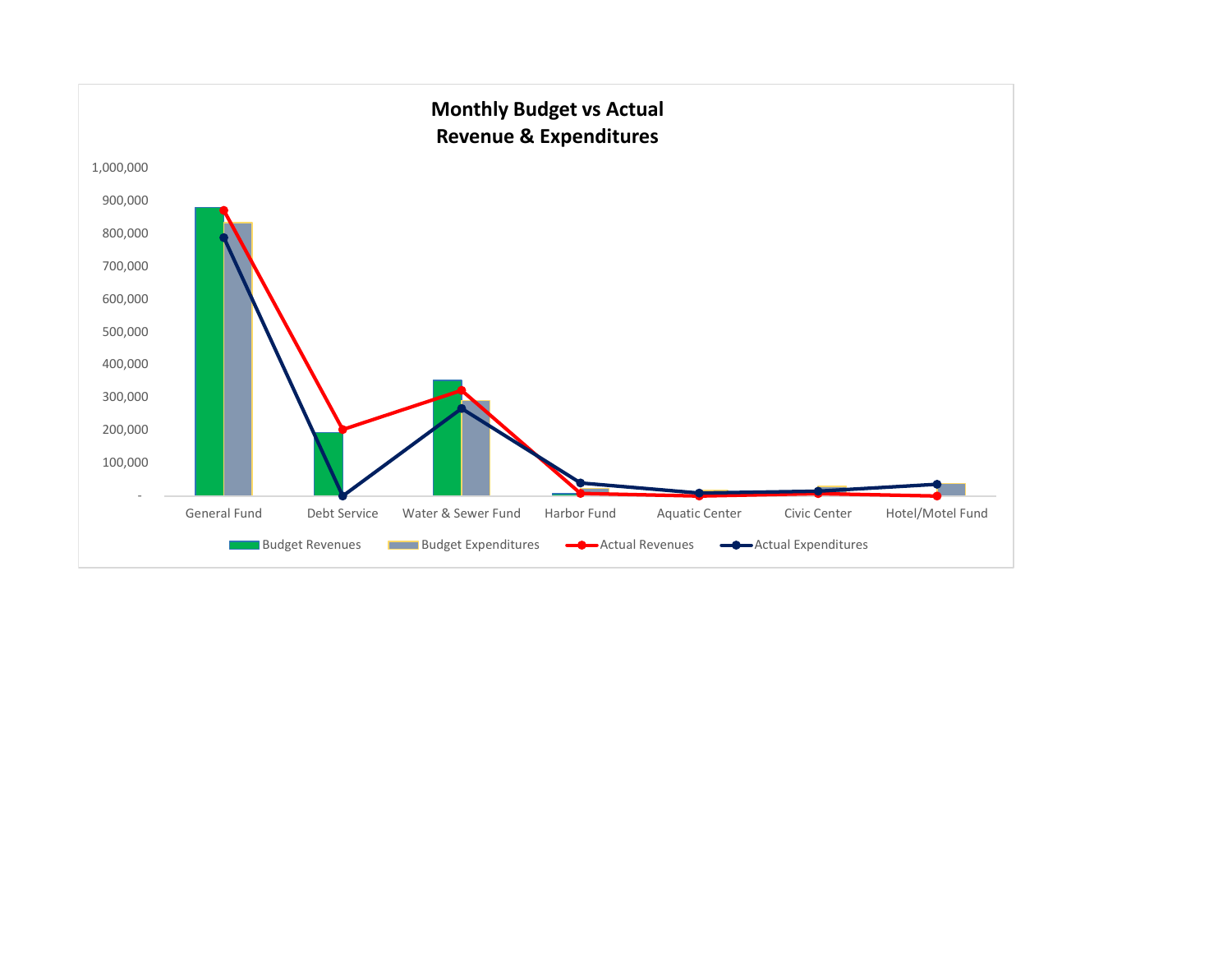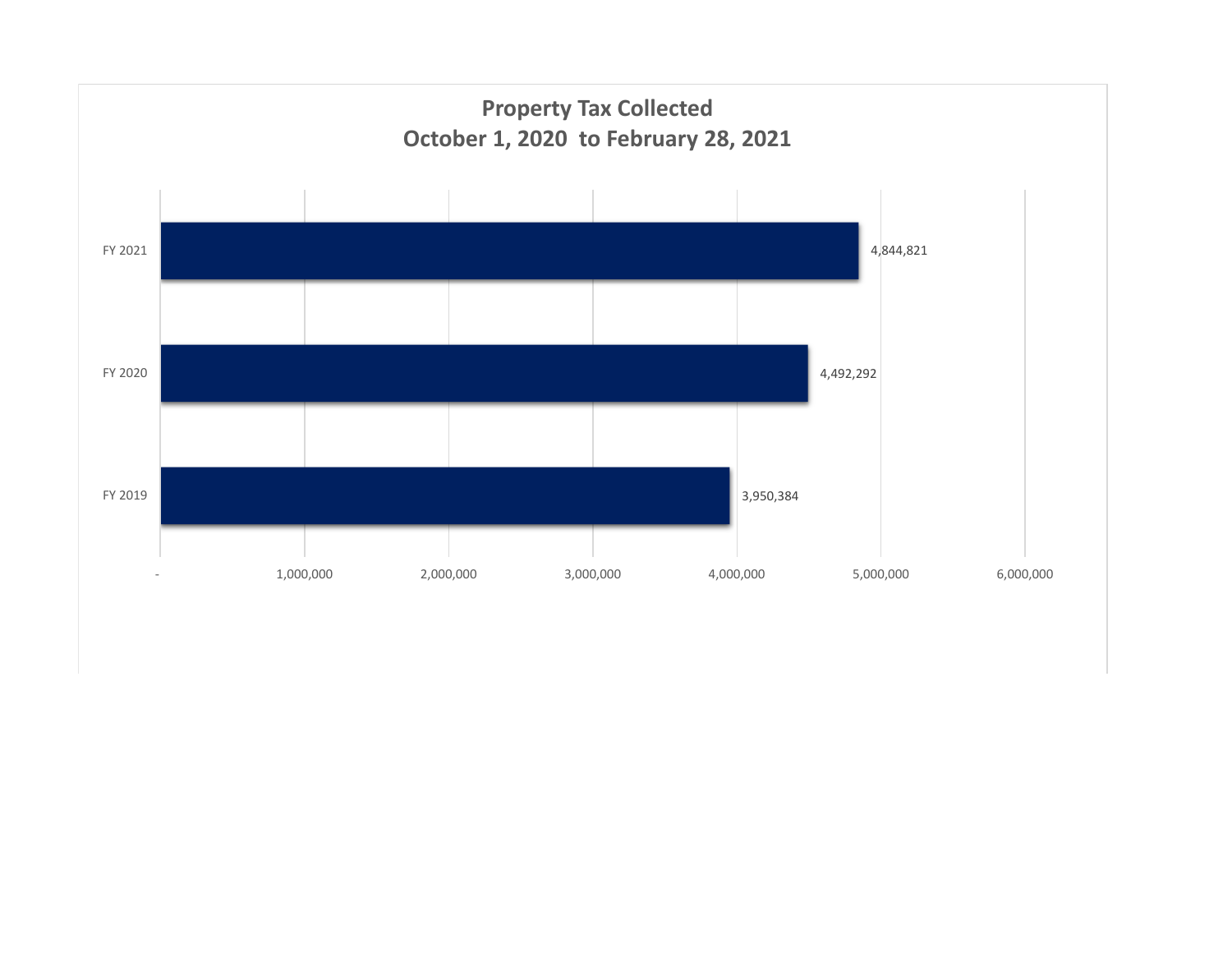